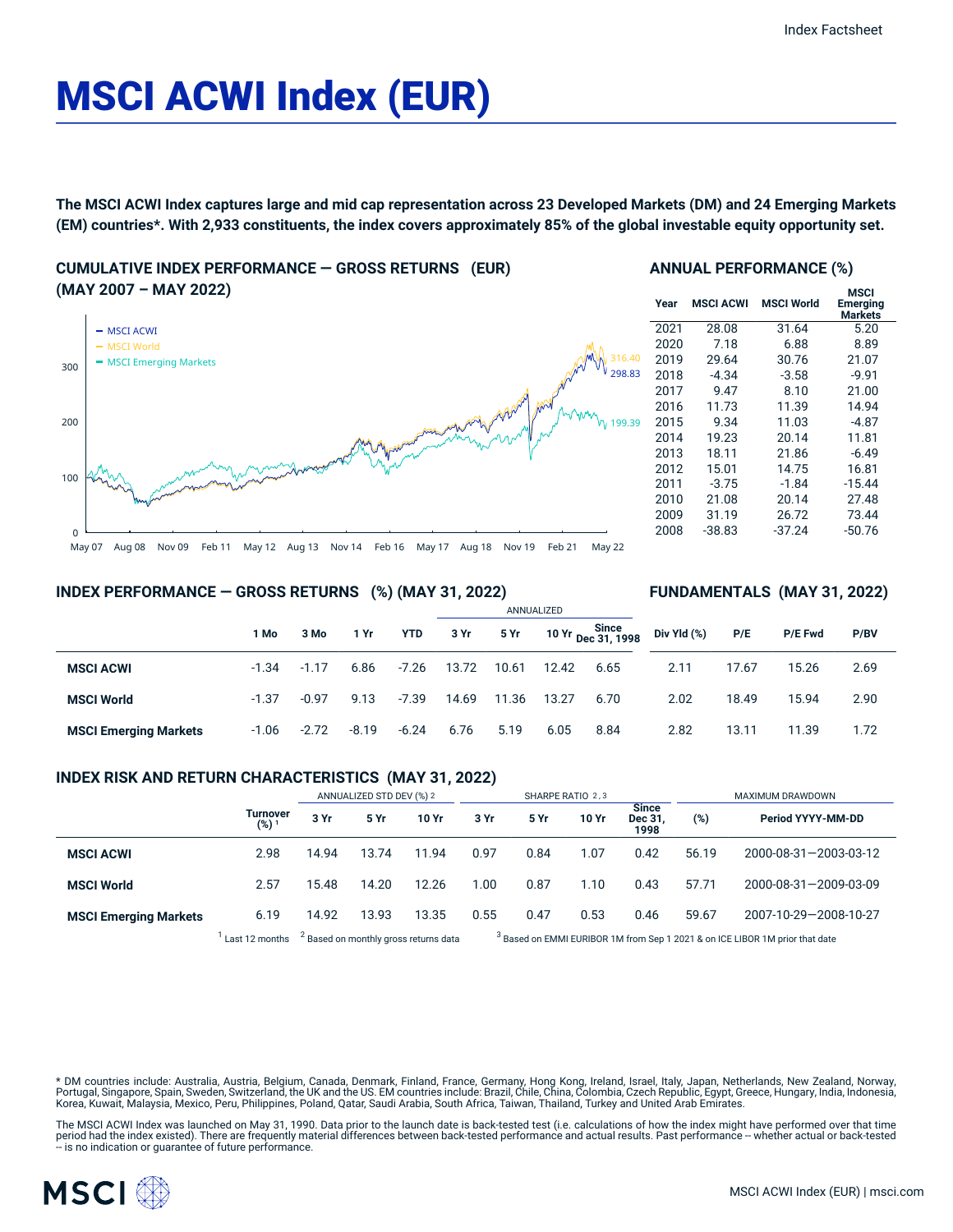#### **INDEX CHARACTERISTICS**

|                     | <b>MSCI ACWI</b>              |  |
|---------------------|-------------------------------|--|
| Number of           | 2.933                         |  |
| <b>Constituents</b> |                               |  |
|                     | <b>Mkt Cap (EUR Millions)</b> |  |
| Index               | 56.703.092.16                 |  |
| Largest             | 2,279,512.84                  |  |
| <b>Smallest</b>     | 90.25                         |  |
| Average             | 19.332.80                     |  |
| <b>Median</b>       | 5.436.99                      |  |
|                     |                               |  |

#### **TOP 10 CONSTITUENTS**

|                                 | Country | <b>Float Adj Mkt</b><br>Cap<br><b>EUR Billions)</b> | Index<br>Wt. (%) | <b>Sector</b>      |
|---------------------------------|---------|-----------------------------------------------------|------------------|--------------------|
| APPLE                           | US      | 2,279.51                                            | 4.02             | Info Tech          |
| MICROSOFT CORP                  | US      | 1.810.16                                            | 3.19             | Info Tech          |
| AMAZON.COM                      | US      | 1,024.37                                            | 1.81             | Cons Discr         |
| <b>ALPHABET A</b>               | US      | 638.89                                              | 1.13             | Comm Srvcs         |
| ALPHABET C                      | US      | 608.84                                              | 1.07             | Comm Srvcs         |
| <b>TESLA</b>                    | US      | 604.22                                              | 1.07             | Cons Discr         |
| <b>TAIWAN SEMICONDUCTOR MFG</b> | тw      | 443.67                                              | 0.78             | Info Tech          |
| JOHNSON & JOHNSON               | US      | 441.19                                              | 0.78             | <b>Health Care</b> |
| UNITEDHEALTH GROUP              | US      | 436.77                                              | 0.77             | <b>Health Care</b> |
| <b>NVIDIA</b>                   | US      | 435.75                                              | 0.77             | Info Tech          |
| Total                           |         | 8.723.38                                            | 15.38            |                    |

## **FACTORS - KEY EXPOSURES THAT DRIVE RISK AND RETURN MSCI FACTOR BOX**



#### **SECTOR WEIGHTS**



# **MSCI FaCS**



Neutral factor exposure (FaCS = 0) represents MSCI ACWI IMI.

# ● United States 60.55% ● Japan 5.5% ● United Kingdom 3.94% ● China 3.5% Canada 3.27% Other 23.24% 3.5% 3.94% 5.5% 60.55% 3.27% 23.24%

#### **COUNTRY WEIGHTS**